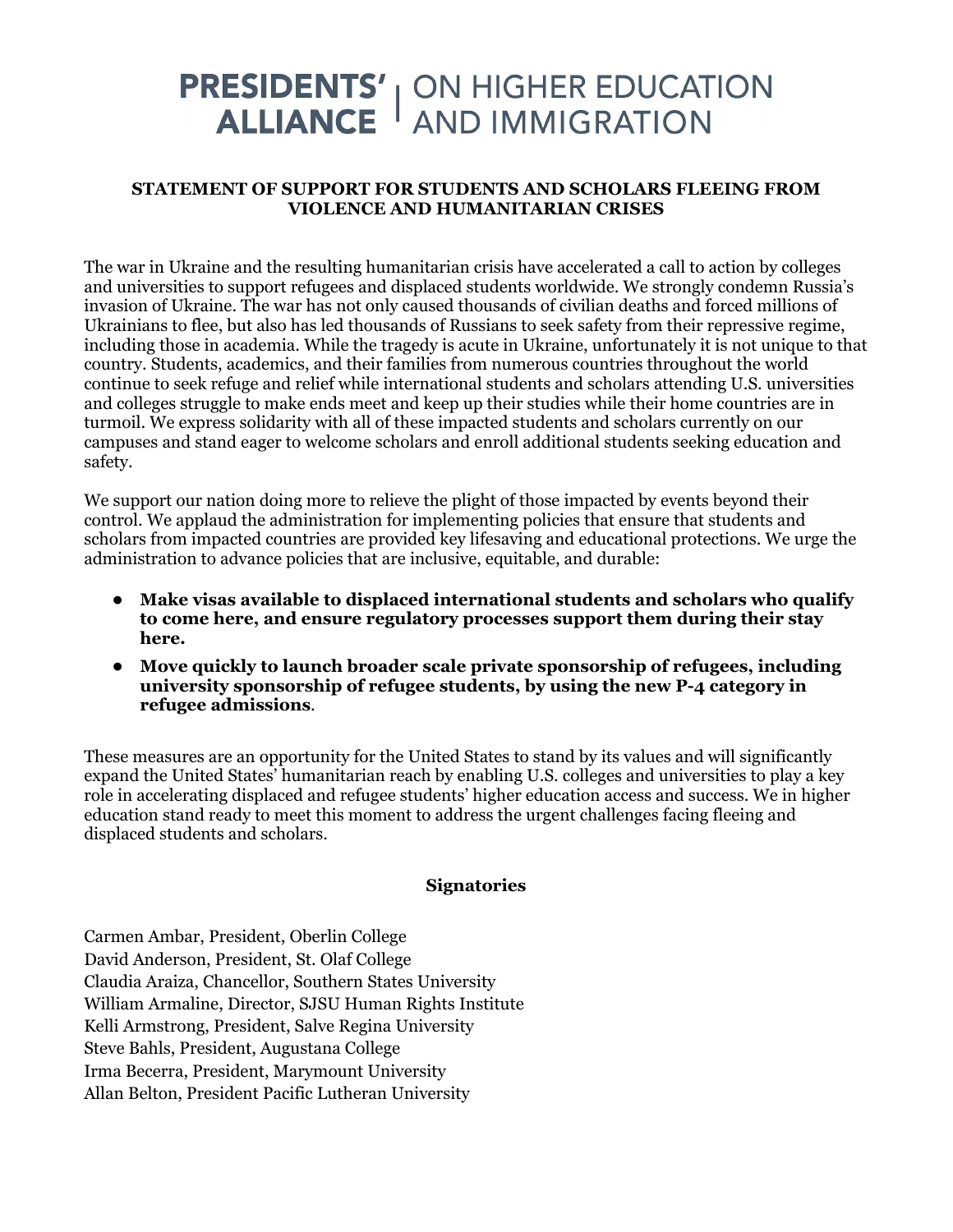Esther Benjamin, CEO & Executive Director, World Education Services, Inc. Dr. Joanne Berger-Sweeney, President, Trinity College Joe Bertolino, President, Southern Connecticut State University Audrey Bilger, President, Reed College Erik Bitterbaum, President, SUNY Cortland Anne Blackhurst, President, Minnesota State University Moorhead Brock Blomberg, President, California Institute of Integral Studies Leon Botstein, President, Bard College Jonathan Brand, President, Cornell College Esther Brimmer, Executive Director & CEO, NAFSA: Association of International Educators John Bunting, Principal Senior Lecturer, Georgia State University Alison Byerly, President, Carleton College Nancy Cantor, Chancellor and Distinguished Professor, Rutgers University-Newark Karen Carey, Chancellor, University of Alaska Southeast Ana Mari Cauce, President,University of Washington Anthony Cernera, President Being the Blessing Foundation Terrence Cheng, President, Connecticut State Colleges and Universities Carol Christ, Chancellor, UC Berkeley Brent Chrite, President, Bentley University Bryan Coker, President, Maryville College Soraya Coley, President,California State Polytechnic University, Pomona Shirley M.Collado, Ph.D., President & CEO, College Track Joe Coon, Interim President, Niskanen Center Isiaah Crawford, President, University of Puget Sound Raymond Crossman, President, Adler University Michael Crow, President, Arizona State University Jose Luis Cruz Rivera, President, Northern Arizona University Glenn Cummings, President, University of Southern Maine James Danko, President,Butler University Janine Davidson, President, Denver Metropolitan State University James W. Dean, Jr., President University of New Hampshire Darla Deardorff, Executive Director, Association of International Education Administrators John J. DeGioia, President, Georgetown University Cheryl Delk-Le Good, Executive Director, EnglishUSA James Dlugos, President, Saint Joseph's College of Maine Michael V.Drake, MD,President, University of California System Noelle E Cockett, President, Utah State University Raj Echambadi, President, Illinois Institute of Technology Mark Erickson, President, Northampton Community College A. Gabriel Esteban, President, DePaul University Edward Feasel, President, Soka University of America Miriam Feldblum, Executive Director, Presidents' Alliance on Higher Education and Immigration Jane Fernandes, President, Antioch College David Finegold, President, Chatham University Dr. Carol Folt, President, University of Southern California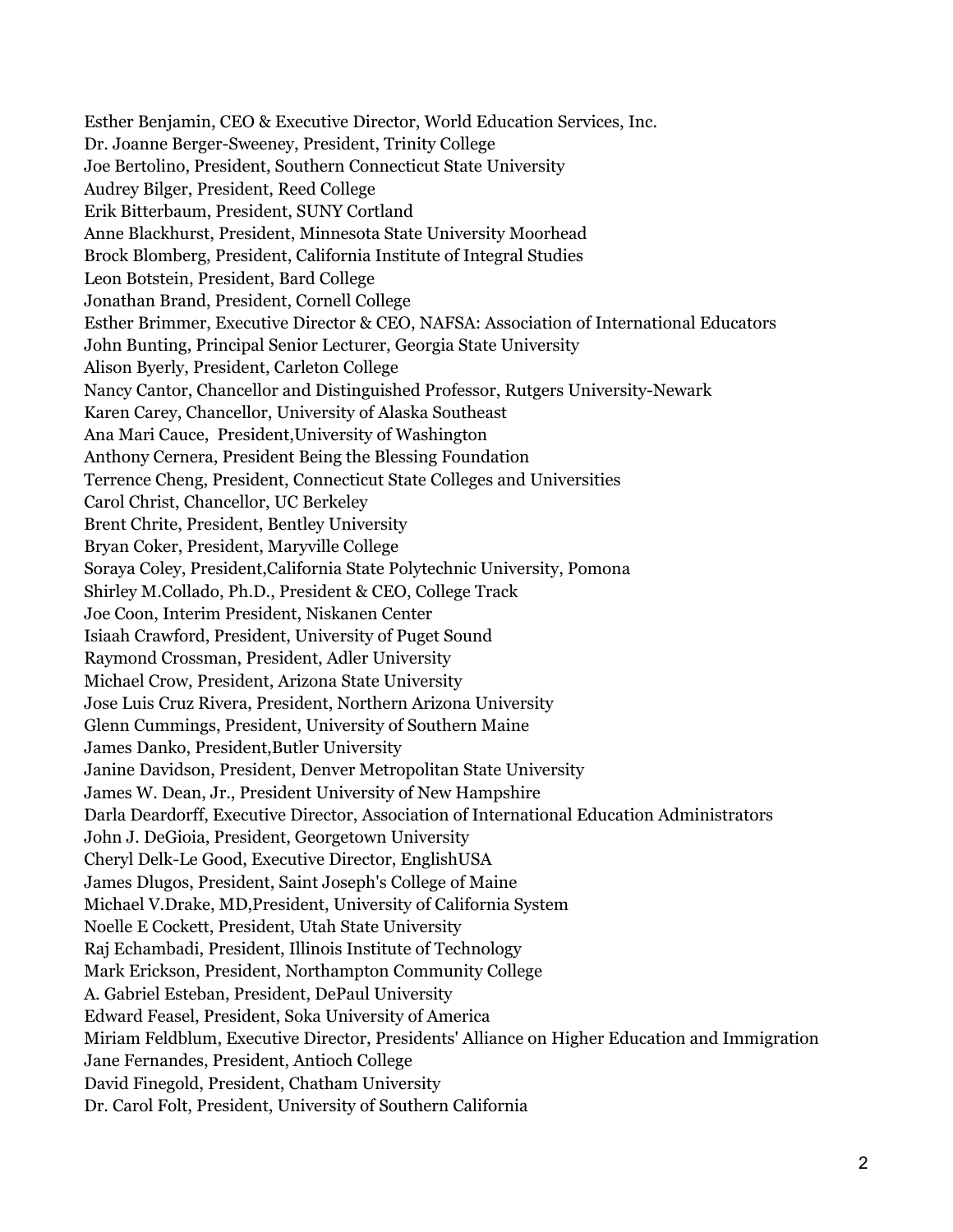Lisa Freeman, President, Northern Illinois University John Fry, President, Drexel University Montserra Fuentes, President, St. Edward's University Howard Gillman, Chancellor, University of California, Irvine Jonathan Goldman , Executive Director, Student Clinic for Immigrant Justice Bryon Grigsby, President, Moravian University Gregory Haile, President, Broward College Andrew Hamilton, President, New York University Antoinette Hays, President, Regis College Becca Heller, Executive Director, International Refugee Assistance Project (IRAP) Sue Henderson, President, New Jersey City University Elizabeth Hillman, President, Mills College Dan Hocoy, President, Goddard College Samuel Hoi, President, Maryland Institute College of Art Dr. Mayme Hostetter, President, Relay Graduate School of Education Deneece Huftalin, President, Salt Lake Community College Glenda Humiston,Vice President,University of California Agriculture and Natural Resources John Jones III, President, Dickinson College Cristle Collins Judd, President, Sarah Lawrence College Mary Ellen Jukosk,i President, Three Rivers Community College Linda Kaminski, President, Yakima Valley College Erol Kekic, Senior Vice PresidentPrograms, Church World Service Marisa Kelly, President, Suffolk University Renu Khator, Chancellor/President, University of Houston John Knapp, President, Washington & Jefferson College Marvin Krislov, President, Pace University Cynthia Larive, Chancellor, University of California, Santa Cruz Paul LeBlanc, President, SNHU Arien Mack, Director, New University in Exile Consortium Ali R.Malekzadeh, Ph.D., President, Roosevelt University Sarah Mangelsdorf, President, University of Rochester Philomena Mantella, President, Grand Valley State University Biddy Martin, President, Amherst College Mike Martin, President, Florida Gulf Coast University Felix Matos Rodriguez, Chancellor, City University of New York (CUNY) Gary S.May, Chancellor, University of California, Davis Dwight A.McBride, President, The New School Kathleen McCartney, President, Smith College Joyce McConnell, President, Colorado State University Patricia McGuire, President, Trinity Washington University Maurie McInnis, President, Stony Brook University Belinda Miles, President, Westchester Community College Judy Miner, Chancellor, Foothill-De Anza Community College District Sam Minner, President, New Mexico Highlands University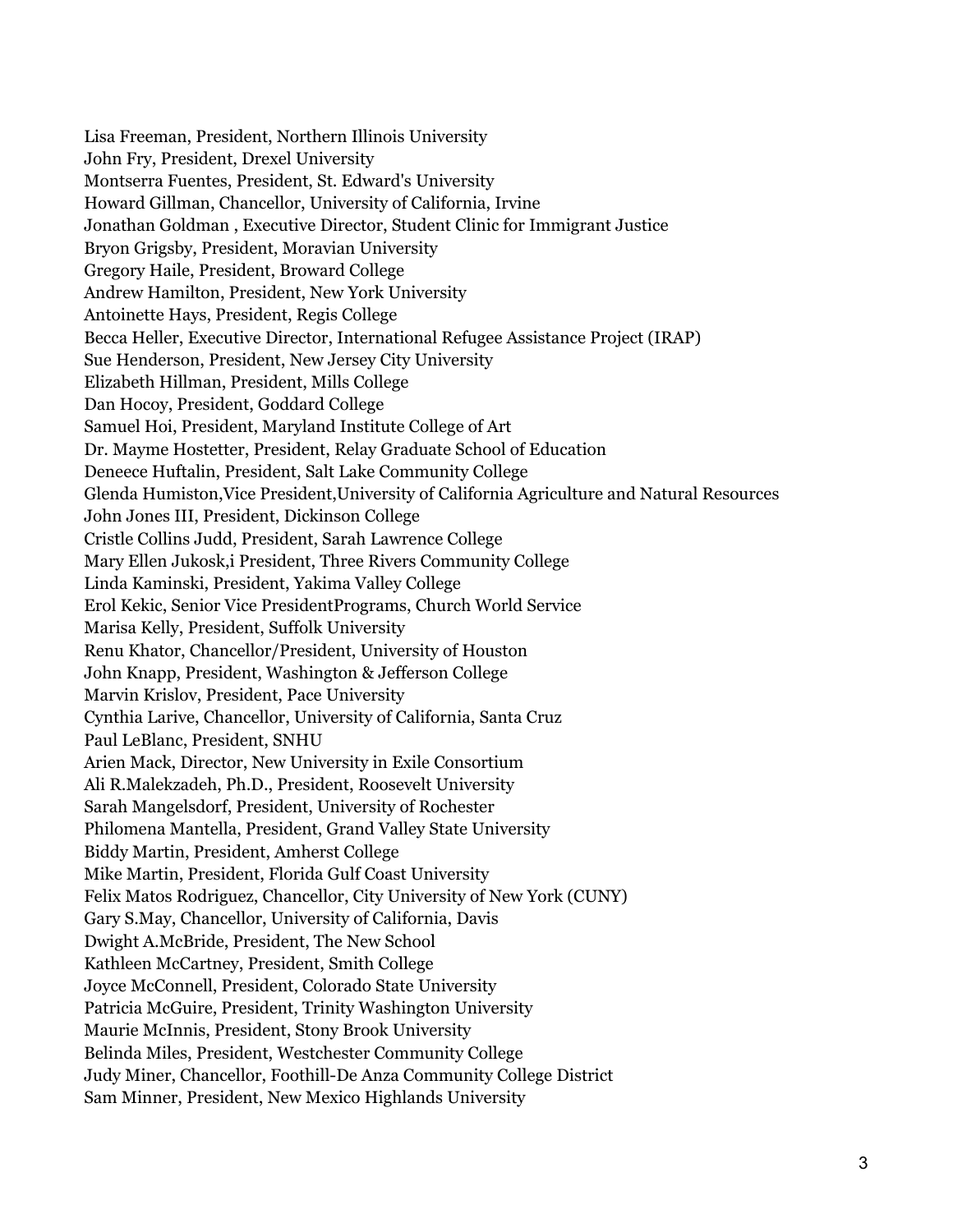Anthony E.Munroe, President,Borough of Manhattan Community College-CUNY David Munson, President, Rochester Institute of Technology Kathleen Murray, President, Whitman College Robert Nelsen, President, California State University, Sacramento Krista Newkirk, President, University of Redlands John Nicklow, President, University of New Orleans Elsa Núñez, President, Eastern Connecticut State University Dr. Maureen O'Connor, President, Palo Alto University Eduardo J.Padron, President, Emeritus,Miami Dade College Laurie L. Patton, President, Middlebury College Daniel Phelan, President & CEO, Jackson College David Podell, President, Massachusetts Bay Community College Martha E. Pollack, President, Cornell University Susan Poser,President, Hofstra University David Potash, President, Wilbur Wright College Katrina Powell, Director, Center for Refugee, Migrant, and Displacement Studies Avis Proctor, President, William Rainey Harper College Taylor Randall, President, University of Utah WendyRaymond, President, Haverford College Shai Reshef, President, University of the People Havidan Rodriguez, President, University at Albany, SUNY Todd Saliman, President, University of Colorado System KimSchatzel, Ph.D., President, Towson University Margit Schatzman, President, Educational Credential Evaluators Michael H. Schill, President, University of Oregon Brian Shanley, President, St. John's University Lisa Skari, President, Mt. Hood Community College Neal Smatresk, President, University of North Texas James Smith, President, Eastern Michigan University Eric F. Spina, President, University of Dayton G. Gabrielle Starr, President, Pomona College Diane Steele, SCL, President, University of Saint Mary Sonya StephensPresidentMount Holyoke College Amy Storey,President,Keuka College Marcelo Suarez-Orozco, Chancellor, University of Massachusetts Boston Kumble Subbaswamy, Chancellor, University of Massachusetts Amherst Msgr. Stuart Swetland, President, Donnelly College John Sygielski, President, HACC, Central Pennsylvania's Community College Jennie Ta, President, California Institute of Advanced Management Minh-Hoa Ta, President,University of the West Larry Thompson, President, Ringling College of Art and Design Quint Thurman, President, University of the Southwest Dr. Denise Trauth, President, Texas State University Matthew Turk,President,Toyota Technological Institute at Chicago Joyce Vining, MorganFounder (retired),Educational Transitions